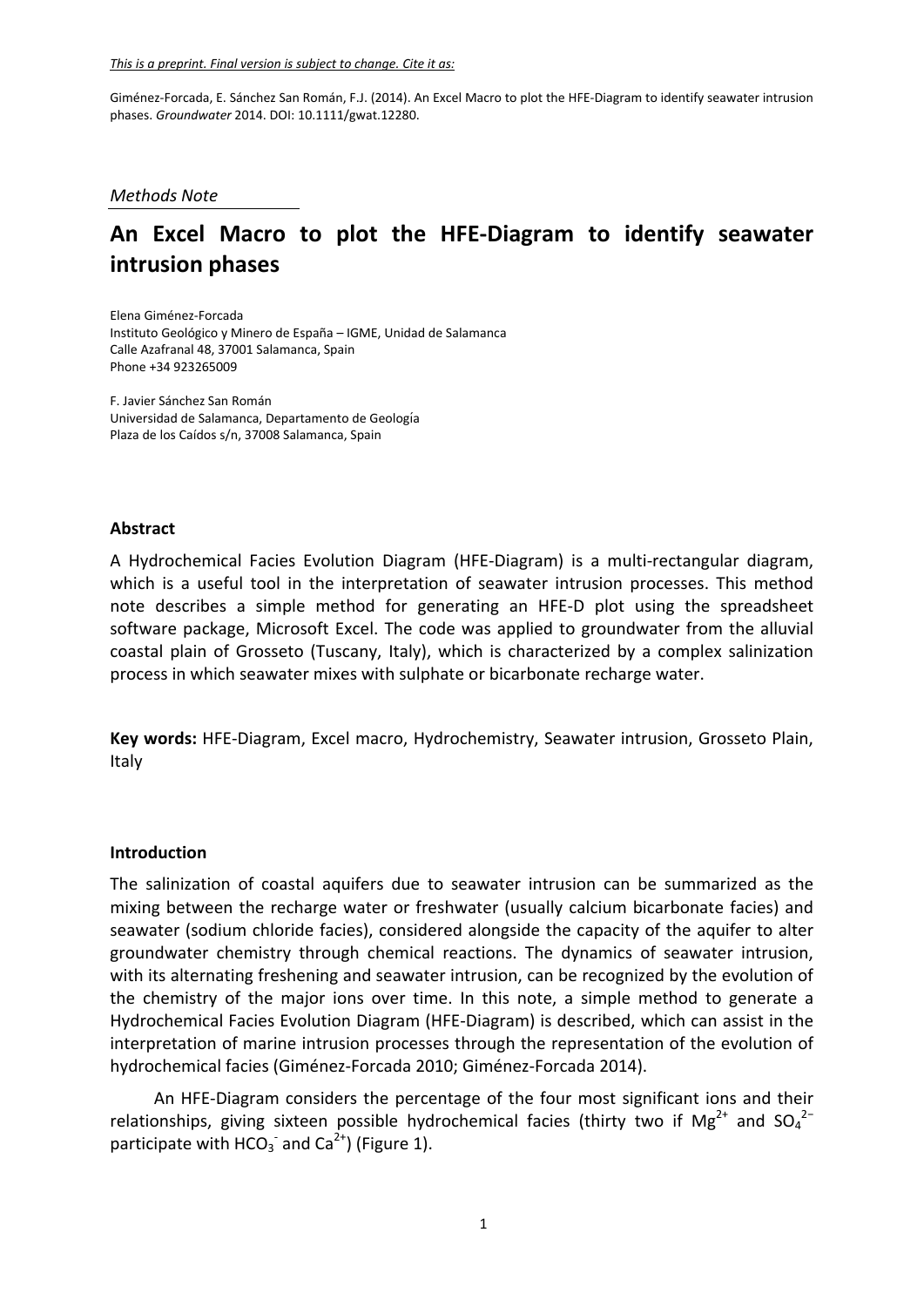

 $(mg/L)$ 

Copy

graph



Figure 1. HFE-D showing the sixteen facies. 1: Na-HCO<sub>3</sub>, 2: Na-MixHCO<sub>3</sub>, 3: Na-MixCl, 4: Na-Cl, 5: MixNa-HCO<sub>3</sub>, 6: MixNa-MixHCO<sub>3</sub>, 7: MixNa-MixCl, 8: MixNa-Cl, 9: MixCa-HCO<sub>3</sub>, 10: MixCa-MixHCO<sub>3</sub>, 11: MixCa-MixCl, 12: MixCa-Cl, 13: Ca-HCO<sub>3</sub>, 14: Ca-MixHCO<sub>3</sub>, 15: Ca-MixCl, 16: Ca-Cl. FW: freshwater; SW: seawater. Below, screenshot of the HFE‐Diagram plot for several samples collected in the coastal aquifer of Grosseto (Tuscany, Italy), together with the buttons used for calculating the code. The symbols for Mg and  $SO_4$  waters have been changed manually.

The ordinates of the HFE‐Diagram represent the mixing phenomena in terms of the relative percentages of anions; thus the %Cl indicates the seawater end member, while %HCO<sub>3</sub> or %SO<sub>4</sub> reveals the dominant anion in the fresh groundwater. The abscissas identify base-exchange reactions according the percentages of  $(Na^++K^+)$  and  $Ca^{2+}$ . The percentages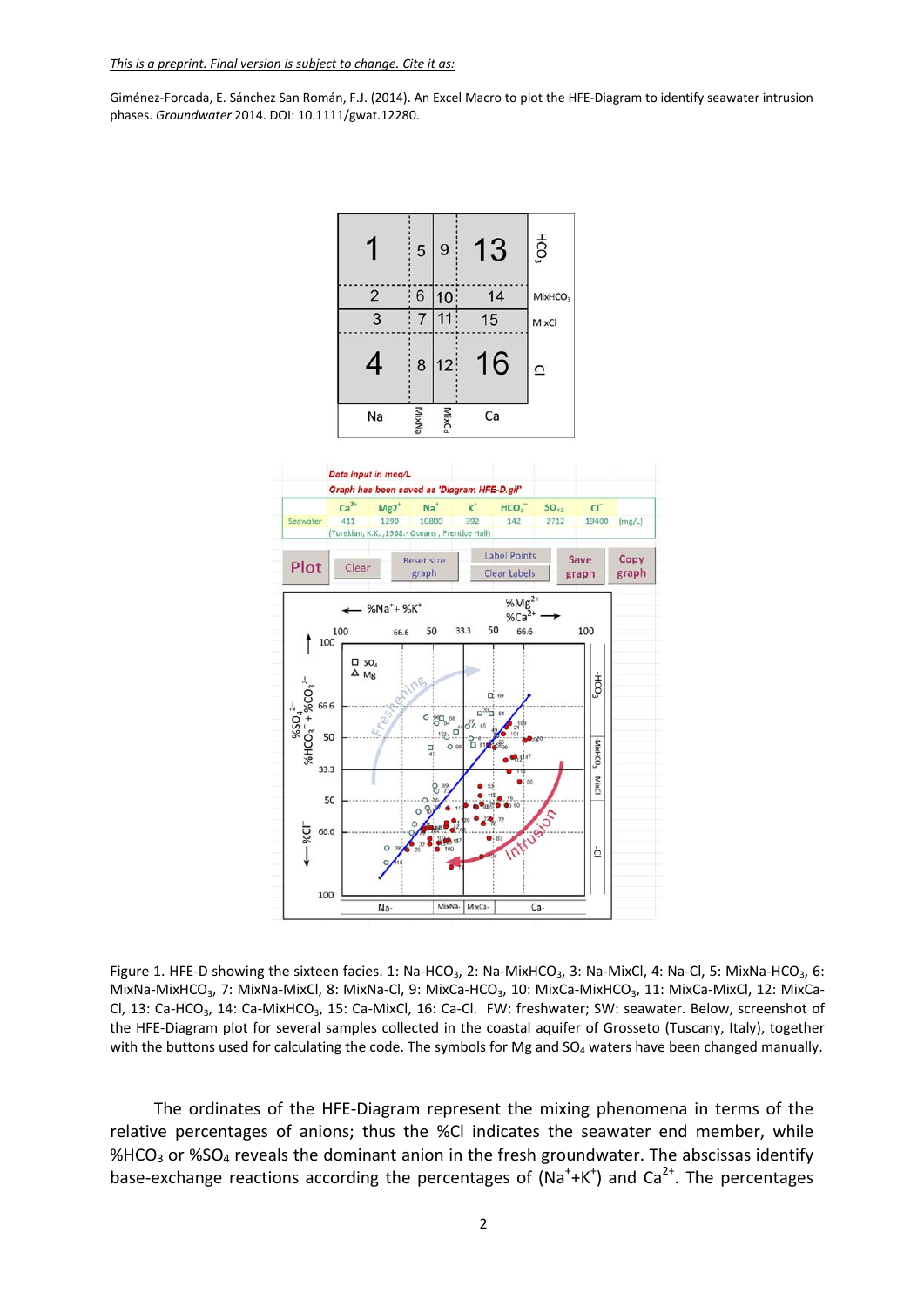are calculated from the total cation or anion content, including those not expressly represented (usually Mg<sup>2+</sup> or SO<sub>4</sub><sup>2-</sup>).

The diagram shows the line of conservative mixing between seawater and freshwater. For seawater, the composition given by Turekian (1968) is used as a default, while freshwater composition is selected by the program once the set of waters has been introduced. These two points determine the position of the mixing line, which in turn determines the fields of intrusion and freshening phases.

Alongside the mixing line, two arrows are shown. The freshening arrow points from the most salinized water towards the freshwater facies (the Na‐HCO3 facies) and symbolizes mixing processes and direct exchange reactions. The intrusion arrow represents mixing between seawater and freshwater and reverse exchange processes. It points from freshwater to more saline waters and its characteristic facies is Ca‐Cl.

The HFE‐Diagram is a useful tool to determine the dynamics of the saline front, namely seawater intrusion or freshening. However, its application can be complex when conventional methods are used to represent sample points because two different coordinates are used: the coordinates shown in the diagram represent the percentage values, while the real coordinates of each point which must be calculated by applying simple but cumbersome corrections.

The purpose of this method note is to provide a method for generating the HFE‐D plot using a computer spreadsheet. The HFE‐D plot macro can be used for any four‐component data where each component is represented as a percentage.

# **Method**

The program is written in VBA (Visual Basic for Applications) and can be embedded in any version of Microsoft Excel. The advantage is that no installation is required, merely the support of Excel or other spreadsheet. It is possible that Excel will refuse to open the Macro Excel document if the security setting is high but this is resolved with the proper security setting (intermediate) or simply by the user enabling the macro.

The code is linked to the button option provided to the user (Figure 1). The *Plot* button code performs basic calculations for drawing the points on the diagram. The other buttons are associated with short codes that perform the tasks indicated, and which do not require further explanation.

Before implementing the program, the graph is empty: no points are shown, nor is the line of freshwater - seawater mixing represented (because the corresponding cells are empty).

The HFE‐D *Plot* button code consists of the following phases (see Figure 2):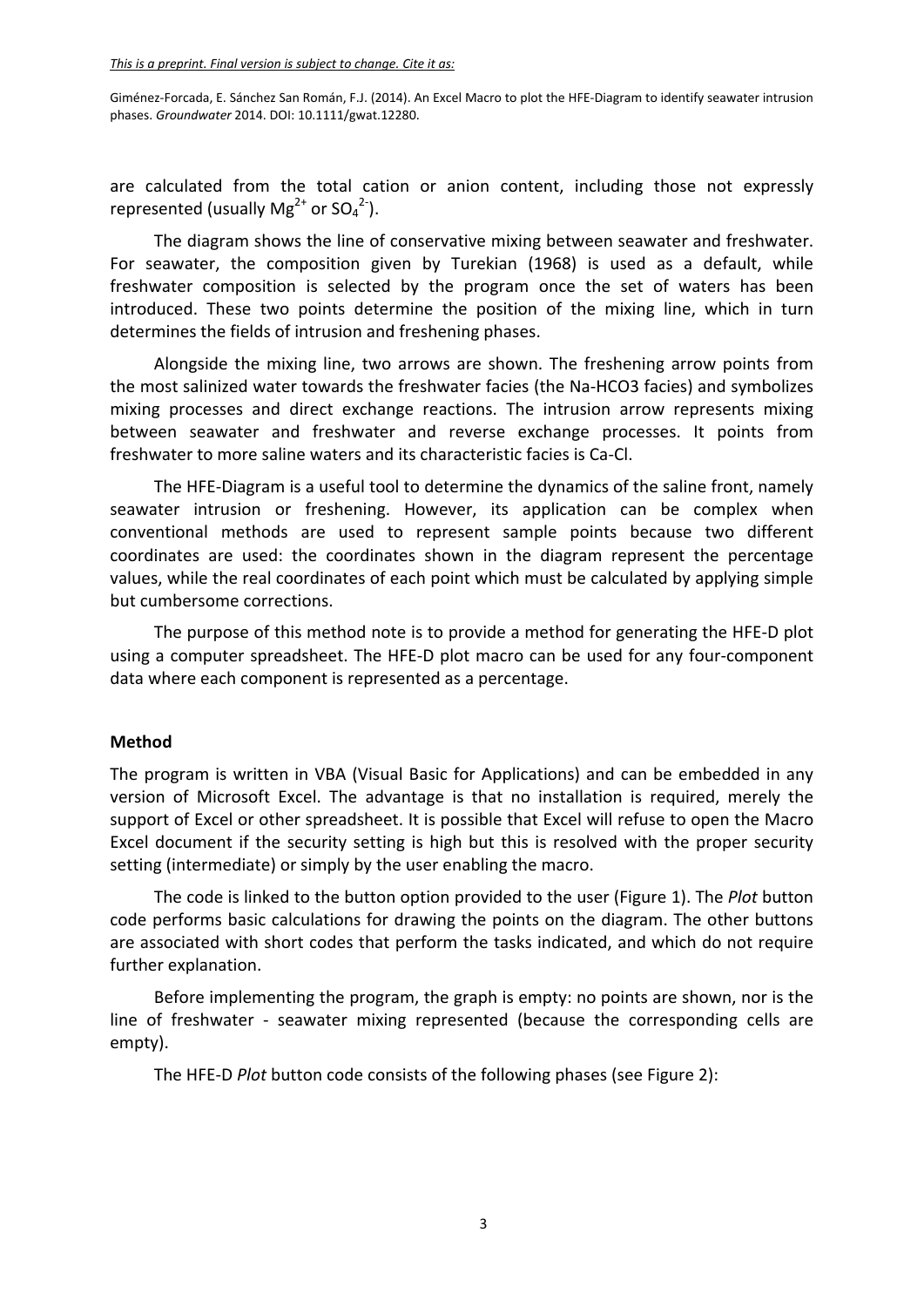

Figure 2. Flowchart showing the computational procedure. Numbers in square brackets indicate formulas in the text.

#### *Step I: Reading the data entered by the user in the Excel sheet.*

The data of major ion concentrations are introduced in mg/L or meq/L units. If the input data units are in mg/L, the program performs the conversion of data to meq/L units. The units used for data input are displayed in cell P2, sited above the HFE‐D plot (Figure 1).

The electrical charge imbalances, as well as percentage of each ion, anions and cations, are calculated. These data can be consulted on the spreadsheet called *Percentages*.

### *Step II: Calculating the coordinates of the corresponding point on the graph.*

This phase appears more developed on the right side of the flowchart (Fig. 2):

For each sample, the cation and anion representative of freshwater is selected. For the cations, either  $Ca^{2+}$  or Mg<sup>2+</sup> is selected, according to which has the highest percentage. For anion recharge, either HCO<sub>3</sub> or SO<sub>4</sub><sup>2</sup> is chosen, depending on which has the highest percentage. For ease of explanation in the following formulas, we have assumed a sample of fresh water (recharge) where the most abundant ions are  $Ca^{2+}$  and HCO<sub>3</sub> (calcium bicarbonate facies).

The calculations for the corresponding point coordinates are as follows: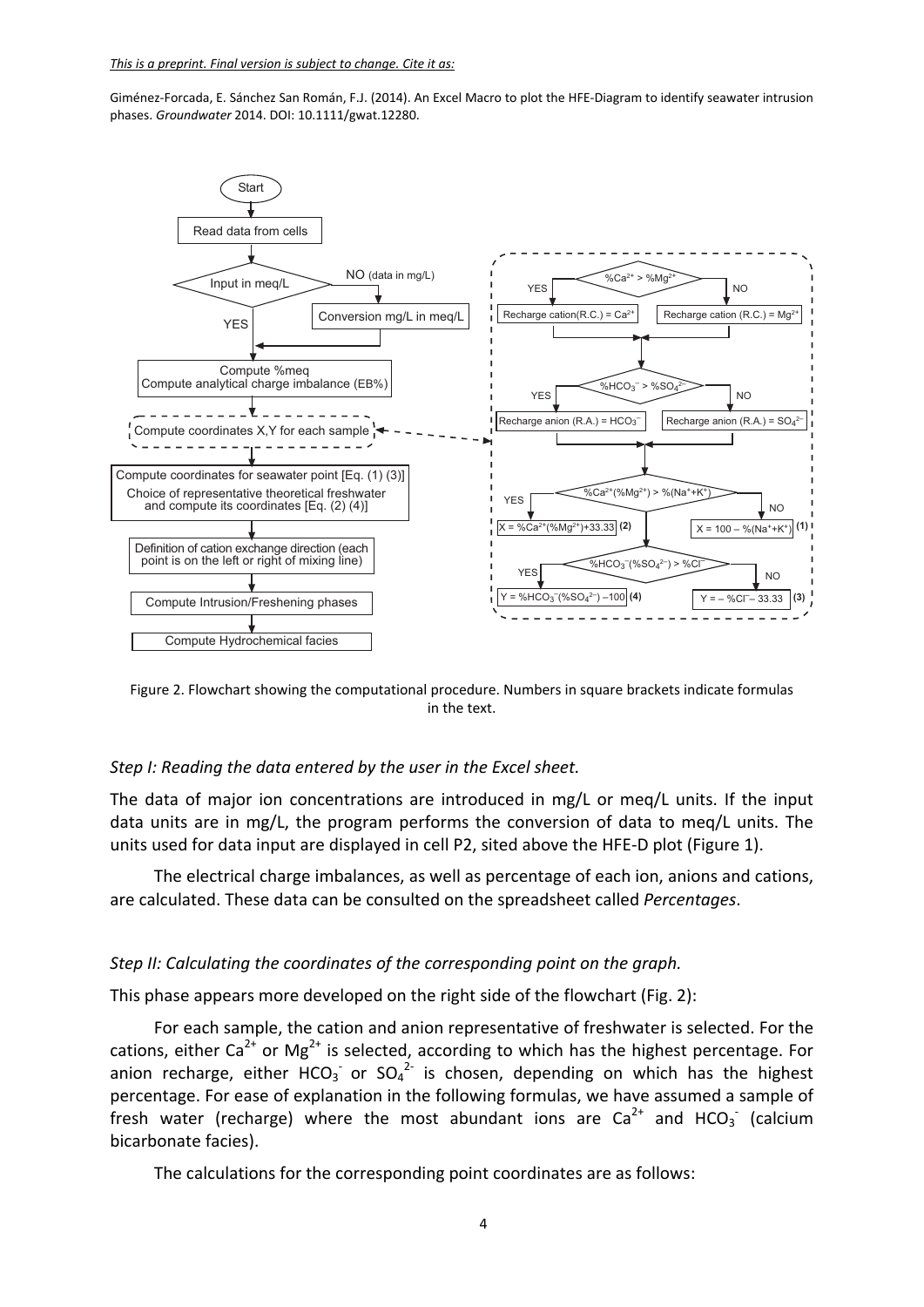If 
$$
\%(Na^+ + K^+) > \%Ca^{2+}: X = 100 - \% (Na^+ + K^+)
$$
 [1]

$$
If \% Ca^{2+} > %(Na^{+} + K^{+}): X = Ca^{2+} + 33.33
$$
 [2]

If % Cl– > % HCO3 – : Y= 100 – %(Na<sup>+</sup> + K+ ) [3]

If % HCO3 – > %Cl– : Y= HCO3 – – 100 [4]

If the anion in the recharge water is sulphate, % sulphate simply replaces % bicarbonate. Similarly, if the most abundant cation in the recharge water is magnesium, it is sufficient to replace calcium by magnesium.

# *Step III: Calculation of the mixing line*

To delineate the seawater‐freshwater mixing line, the coordinates for both endpoints need to be calculated. The default composition of seawater corresponds to data provided by Turekian (1968), which are displayed in cells P5‐V5, in the *Diagram* sheet. The coordinates for the seawater endpoint are calculated using formulas [1] and [3].

The theoretical freshwater is selected according to which water has the highest percentage of cation recharge (Ca<sup>2+</sup> or Mg<sup>2+</sup>) and anion recharge (HCO<sub>3</sub><sup>-</sup> or SO<sub>4</sub><sup>2-</sup>). The program searches through all the waters and determines the highest cation and anion percentages for a theoretical freshwater. The position of the freshwater endpoint is calculated using equations [2] and [4], and its coordinates are written in the corresponding cells in the *Data* sheet.

These two coordinates are then used to plot the mixing line, for which they represent the endpoints.

# *Step IV: Definition of the direction of cation exchange and whether the phase is intrusion or freshening*

For each sample, the direction of cation exchange is calculated according the position of the point relative to the mixing line. Points to the left of the line represent direct exchange, while points to the right represent reverse exchange. The coordinates for each point are written to different columns in the *Data* sheet, according to whether they reflect a freshening or an intrusion stage. Points positioned to the left of the mixing line (direct exchange) are written in columns E and F, while those to the right (reverse exchange) are written in columns G and H; thus the graph constitutes two distinct series. The intrusion or freshening phase is defined in column K of the first sheet (*Diagram*), where each sample appears either in blue (freshening phase) or red (intrusion phase). On this sheet, the hydrochemical facies of all samples are displayed in columns L and M, according to criteria defined by Giménez‐Forcada (2010).

# *Step V: Compute hydrochemical facies*

In columns K and L of the first sheet, the hydrochemical facies – according to Gimenez-Forcada (2010) – are displayed. If the cation percentage (%Ca or %Mg) in the recharge water is higher than that of %Na, the facies will be 'Ca' or 'Mg', provided that %Ca(%Mg)>50%;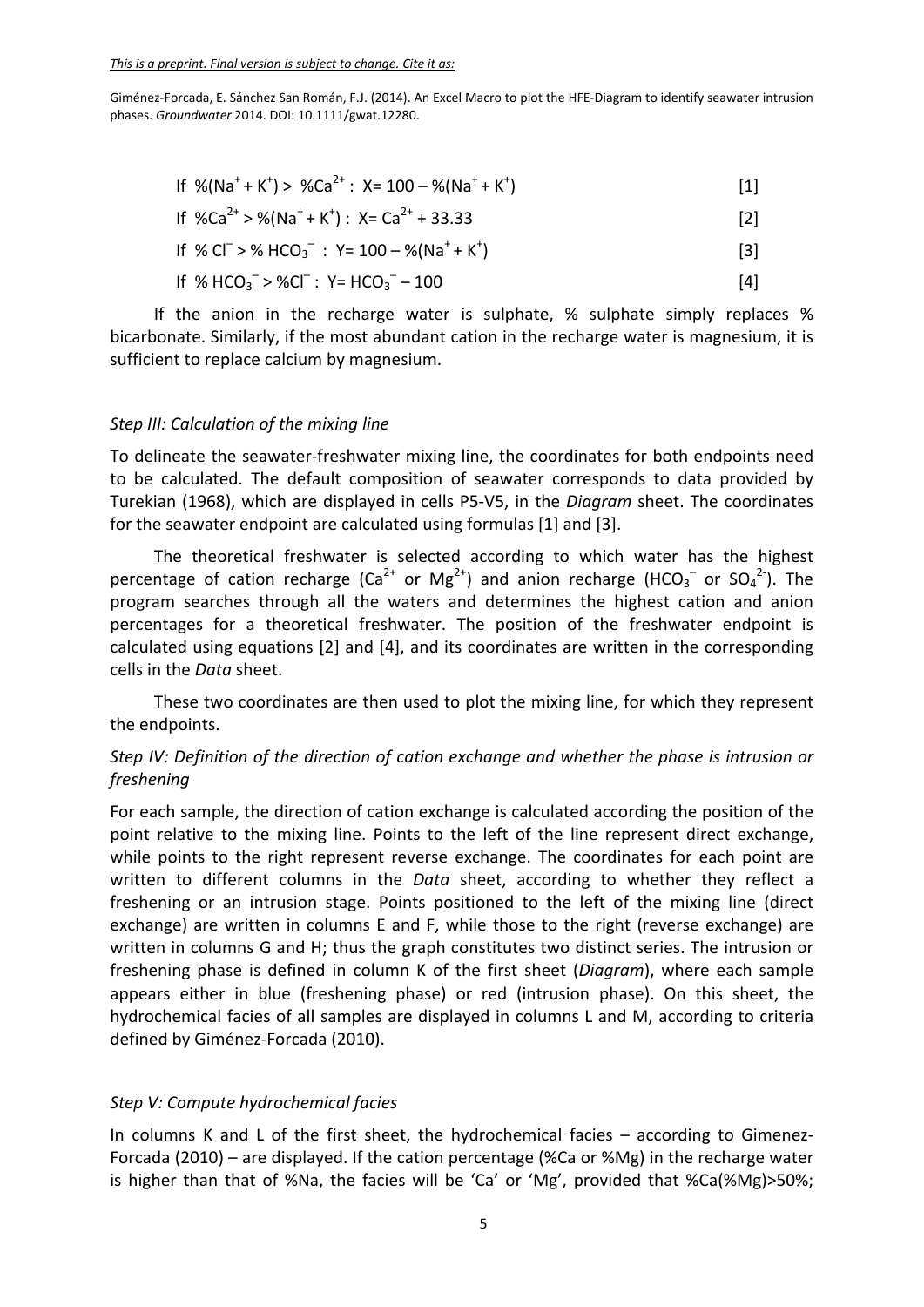otherwise, the facies will be 'MixCa' or 'MixMg'. Likewise, if the recharge anion (%HCO<sub>3</sub> or %SO<sub>4</sub>) is higher than %Cl, the facies will be 'HCO<sub>3</sub>' or 'SO<sub>4</sub>', whenever %HCO<sub>3</sub>(%SO<sub>4</sub>)>50%, otherwise, the facies will be 'MixHCO<sub>3</sub>' or 'MixSO<sub>4</sub>'.

Using the code is very simple. The user must type or 'copy & paste' the values corresponding to the composition of their samples in columns B to I, then click the *Plot* button. When the user introduces data for major ion concentrations, the results of the calculations are shown in three sheets of the Excel Macro.

In the *Diagram* sheet, the phase of every water sample is given in column K using different colours: blue for freshening and red for intrusion. Columns L and M display the hydrochemical facies of the sample (Figure 3).

In the *Data* sheet, the coordinates of the sample on the HFE‐Diagram are presented. Columns E‐F contain data for the freshening phase, while columns G‐H show data corresponding to the intrusion phase (although this information is not of interest to the user). In columns C and D, the coordinates corresponding to freshwater/recharge water and seawater are indicated.

The Macro code compares the real value of %Ca (or %Mg) in calcic waters, or of %(Na+K) in sodic waters, against the theoretical value indicated by the line of mixing on the graph. Any minor discrepancy between these values – even a difference of one percent or decimals of a percentage point  $-$  is interpreted by the program as freshening (plotted in blue) or intrusion (plotted in red). A peculiarity occurs when an actual water sample coincides with the theoretical fresh water identified by the code (maximum %HCO3 and maximum %Ca in a recharge water with a calcium bicarbonate facies). In this case, even though the water does not belong to either phase, the program forces a colour to be shown; this must be accepted as a limitation of the code.

In the *Percentages* sheet, major ion percentages are displayed in columns B‐H, and the sum totals of cations and anions are shown in columns J and K. Column M presents the imbalance in electrical charge.

Below, some necessary and useful advice for the user is detailed.

The array of data entered by the user must include a sample in each line, and the ions must be entered in the same order as indicated at the head of the table. The data can be introduced in mg/L or meq/L. At the start of execution, a box asking for units of data is displayed, and the user must select the appropriate units (mg/L or meq/L).

There can be no blank intermediate lines. If the user decides to delete a sample point from the diagram, it is necessary to move up the lines beneath it to avoid a blank line. This is because the program reads line by line until it encounters an empty value for  $Ca^{2+}$ , which it interprets as the end of the input data. On the other hand, if any information is missing for a particular sample (e.g. no data on  $K^+$  or NO<sub>3</sub><sup>-</sup>), the program proceeds without any problem, performing calculations using just the data provided.

An alphanumeric reference code for each sample can be entered in column A of the *Diagram* sheet. This column is used only by the program to label points on the diagram, if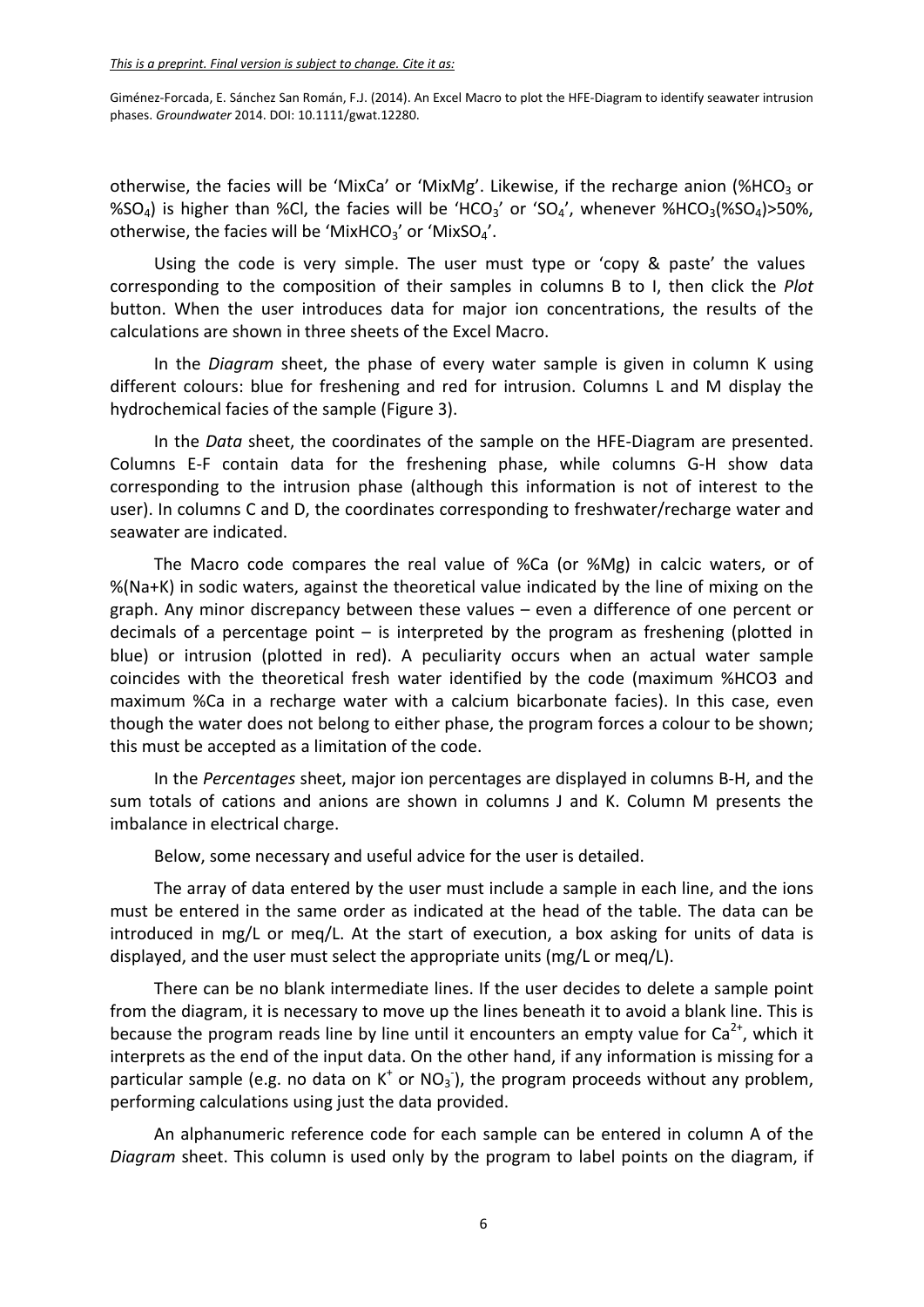that option is subsequently chosen by the user. Otherwise, it is not necessary to fill these cells.

The default chemical composition of seawater can be changed in cells P5‐V5, on the *Diagram* sheet (always in mg/L).

|                | A    | B                                                                    | C         | D         | Е                     | F                | G                             | н               |                 | J       | K             |                  |  |  |
|----------------|------|----------------------------------------------------------------------|-----------|-----------|-----------------------|------------------|-------------------------------|-----------------|-----------------|---------|---------------|------------------|--|--|
|                |      | <b>Hydrochemical Facies Evolution Diagram HFE-D</b>                  |           |           |                       |                  |                               |                 |                 |         |               |                  |  |  |
| $\overline{2}$ |      | Giménez-Forcada (2010). GROUND WATER, Vol. 48, No. 2-(pages 212-216) |           |           |                       |                  |                               |                 |                 |         |               |                  |  |  |
| 3              |      |                                                                      |           |           |                       |                  |                               |                 |                 |         |               |                  |  |  |
| 4              | Ref. | $Ca2+$                                                               | $Mg^{2+}$ | <b>Na</b> | $\kappa$ <sup>+</sup> | HCO <sub>3</sub> | SO <sub>4</sub> <sup>2–</sup> | CI <sub>1</sub> | NO <sub>3</sub> | Phase   | <b>Facies</b> |                  |  |  |
| 5              | 3    | 3,91                                                                 | 3,5       | 3,87      | 0,06                  | 4,6              | 0,62                          | 5,7             |                 | Intrus. | MixCa         | CI               |  |  |
| 6              | 6    | 3,61                                                                 | 3,02      | 3,05      | 0.05                  | 4,74             | 0.93                          | 3,85            |                 | Fresh.  | MixCa         | MixHCO3          |  |  |
| $\overline{7}$ | 15   | 7,8                                                                  | 4,04      | 9,06      | 0,25                  | 3,05             | 2,71                          | 14              |                 | Intrus. | MixNa         | CI               |  |  |
| 8              | 16   | 10,23                                                                | 5,05      | 8,48      | 0,19                  | 9,21             | 2,39                          | 12,25           |                 | Intrus. | MixCa         | CI               |  |  |
| $\overline{9}$ | 17   | 7,58                                                                 | 4,83      | 8,85      | 0,29                  | 3,84             | 2,5                           | 15,17           |                 | Intrus. | MixNa         | CI               |  |  |
| 10             | 19   | 8,7                                                                  | 4,14      | 3,52      | 0,13                  | 5,05             | 3,33                          | 7,88            |                 | Intrus. | Ca            | MixCl            |  |  |
| 11             | 20   | 5,49                                                                 | 1,1       | 1,33      | 0,1                   | 3,92             | 2,4                           | 1,55            |                 | Intrus. | Ca            | MixHCO3          |  |  |
| 12             | 21   | 4,73                                                                 | 1,76      | 1,81      | 0,09                  | 4,42             | 1,46                          | 2,07            |                 | Intrus. | Ca            | HCO <sub>3</sub> |  |  |
| 13             | 22   | 9,48                                                                 | 5,54      | 8,43      | 2,53                  | 6,34             | 3,54                          | 14,3            |                 | Intrus. | MixCa         | CI               |  |  |

| (b) |                | $\overline{A}$                                                       | B               | C      | D         | E          | F       | G                | H        |  |  |  |
|-----|----------------|----------------------------------------------------------------------|-----------------|--------|-----------|------------|---------|------------------|----------|--|--|--|
|     | 1              | This sheet is not for the user. It contains data used by the program |                 |        |           |            |         |                  |          |  |  |  |
|     | $\overline{2}$ |                                                                      |                 |        |           |            |         |                  |          |  |  |  |
|     | 3              |                                                                      |                 |        |           | Freshening |         | <b>Intrusion</b> |          |  |  |  |
|     | 4              |                                                                      |                 | x      | Y         | x          | Y       | X                | v        |  |  |  |
|     | 5              |                                                                      | Seawater        | 20,90  | $-123,61$ |            |         | 68,0             | $-85,5$  |  |  |  |
|     | 6              |                                                                      | Recharge water  | 102,65 | $-27,68$  | 70,6       | $-50,2$ |                  |          |  |  |  |
|     | $\overline{7}$ |                                                                      |                 |        |           |            |         | 56,7             | $-104,2$ |  |  |  |
|     | 8              |                                                                      | Number of data: | 69     |           |            |         | 76,4             | $-84,7$  |  |  |  |
|     | 9              |                                                                      |                 |        |           |            |         | 58,4             | $-103,9$ |  |  |  |
|     | 10             |                                                                      |                 |        |           |            |         | 86,5             | $-81,8$  |  |  |  |
|     | 11             |                                                                      |                 |        |           |            |         | 102,7            | $-50,2$  |  |  |  |
|     | 12             |                                                                      |                 |        |           |            |         | 90,3             | $-44.4$  |  |  |  |
|     | 13             |                                                                      |                 |        |           |            |         | 73,8             | $-92,5$  |  |  |  |
|     | 14             |                                                                      |                 |        |           |            |         | 53,1             | $-105,0$ |  |  |  |
|     | 15             |                                                                      |                 |        |           |            |         | 100,2            | $-51,1$  |  |  |  |
|     | 16             |                                                                      |                 |        |           | 81,8       | $-52,1$ |                  |          |  |  |  |
|     | 17             |                                                                      |                 |        |           |            |         | 35,7             | $-108,9$ |  |  |  |

|                | A    | B      | C           | D            | E                | F                            | G     | н               | J                | Κ               | L | M          |
|----------------|------|--------|-------------|--------------|------------------|------------------------------|-------|-----------------|------------------|-----------------|---|------------|
| $\overline{2}$ |      |        | Percentages |              |                  |                              |       |                 |                  | $\Sigma$ meg/L  |   |            |
| 3              |      |        |             |              |                  |                              |       |                 |                  |                 |   |            |
| 4              | Ref. | $Ca2+$ | $Mg^{2+}$   | $Na^+ + K^+$ | HCO <sub>3</sub> | SO <sub>4</sub> <sup>2</sup> | CI    | NO <sub>3</sub> | $\Sigma$ cations | $\Sigma$ anions |   | <b>EB%</b> |
| 5              | з    | 34,66  | 31,03       | 34,31        | 42,12            | 5,68                         | 52,20 | 0,00            | 11,28            | 10,92           |   | 1,62       |
| 6              | 6    | 37,29  | 31,20       | 31,51        | 49,79            | 9,77                         | 40,44 | 0,00            | 9,68             | 9,52            |   | 0,83       |
| $\overline{7}$ | 15   | 37,32  | 19,33       | 43,35        | 15,44            | 13,71                        | 70,85 | 0,00            | 20,90            | 19,76           |   | 2,80       |
| 8              | 16   | 43,06  | 21,25       | 35,69        | 38,62            | 10,02                        | 51,36 | 0,00            | 23,76            | 23,85           |   | $-0,19$    |
| 9              | 17   | 35,65  | 22,72       | 41,63        | 17,85            | 11,62                        | 70,53 | 0,00            | 21,26            | 21,51           |   | $-0,58$    |
| 10             | 19   | 53,18  | 25,31       | 21,52        | 31,06            | 20,48                        | 48,46 | 0,00            | 16,36            | 16,26           |   | 0,31       |
| 11             | 20   | 69,32  | 13,89       | 16,79        | 49,81            | 30,50                        | 19,70 | 0,00            | 7,92             | 7,87            |   | 0,32       |
| 12             | 21   | 56,99  | 21,20       | 21,81        | 55,60            | 18,36                        | 26,04 | 0,00            | 8,30             | 7,95            |   | 2,15       |
| 13             | 22   | 40,43  | 23,62       | 35,95        | 26,22            | 14,64                        | 59,14 | 0,00            | 23,45            | 24,18           |   | $-1,53$    |
| 14             | 23   | 31,72  | 21,41       | 46,87        | 14,74            | 13,58                        | 71,68 | 0,00            | 28,31            | 27,61           |   | 1,25       |

Figure 3. Three screenshots of Excel spreadsheets from the HFE‐Diagram Macro, showing example calculations.

The *Clear* button removes all data written by the execution of Plot, so leaving an empty graph. It is not strictly necessary to do this since, if the user wants to make a second graph using data from another family of sample data, clicking the *Plot* button will clear any previous graph before plotting the new one.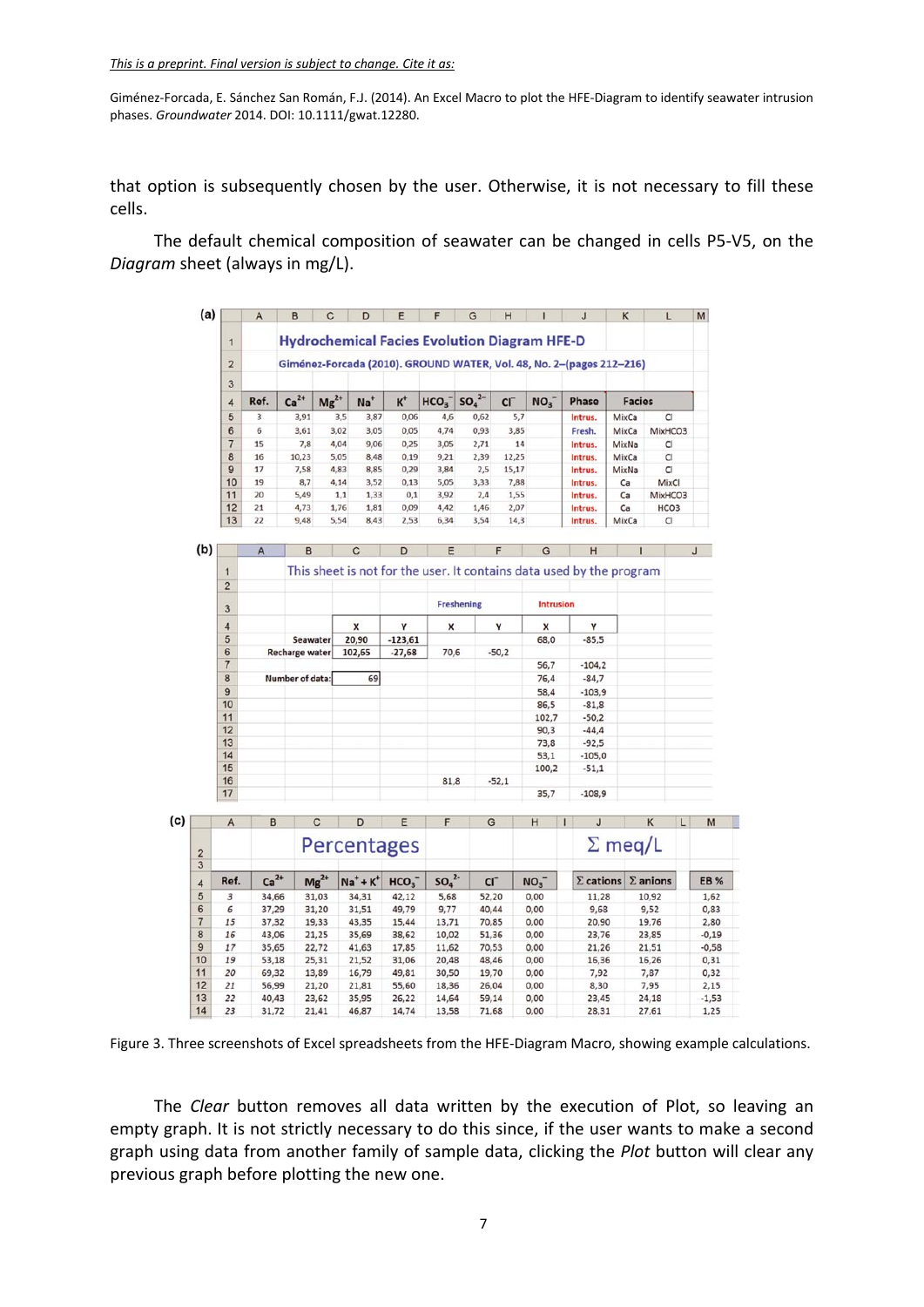The *Reset Graph Size* button redraws the diagram with the number of pixels specified by the user (this number refers to the graph itself, excluding the peripheral axis legends). Resizing can be done manually (as in any Excel chart) but since the chart should be exactly square, which is difficult to ensure by eye, the *Reset Graph Size* is helpful.

The *Label Points* button writes the reference code on the diagram – to the right of each point – as indicated by the user in the first column (column A in *Diagram* sheet). The font size must first be provided.

As in any Excel document, the user can freely change font type and size; likewise, the shape, size and colour of the two sets of points on the graph. However, it will not be possible to insert rows or columns because the program expects the first sample line to be in row 5, with its corresponding analytical data occupying columns B through I.

Once the HFE‐D has been drawn, the graph can be copied into other documents using 'copy and paste'. The graph can be saved by clicking the *Save graph* button. It will be saved in the 'Documents' folder as 'Diagram HFE‐D.gif'. Each time a new graph is saved, it replaces the previous one. In cell P3, the message 'Graph has been saved as 'Diagram HFE‐D.gif'' is displayed.

The HFE-Diagram can also be useful for investigating mixing processes other than marine intrusion, provided the evolution of hydrochemical facies is identified. In this case, the points could be represented in the HFE‐Diagram without the symbols linked to marine intrusion processes (freshening and intrusion arrows, freshwater and seawater, and mixing line), in a *generic HFE‐D*.

### **Results**

The code was applied to the groundwater of the alluvial plain of Grosseto, a coastal plain on the Tyrrhenian Coast of Italy, which is characterized by a complex salinization process in which recharge waters with a sulphate or bicarbonate facies mix with seawater as a result of marine intrusion. The high salinity values are related to seawater intrusion in the coastal zones (Bencini and Pranzini 1993; Pranzini and Bencini 1996), but the composition of the Grosseto waters is mostly a result of a three‐part mixing between seawater and two recharge waters with sulphate and bicarbonate facies, respectively (Giménez‐Forcada et al. 2001). Figure 1 represents the composition of water samples in an HFE‐Diagram, which was drawn using the code described in this paper. It takes account of the major ion composition (excluding nitrate concentrations).

Twenty-two facies types are identified, namely Ca-Cl, Ca-HCO<sub>3</sub>, Ca-MixCl, Ca-MixHCO<sub>3</sub>, Ca‐MixSO<sub>4</sub>, Ca‐SO<sub>4</sub>, MixCa‐Cl, MixCa‐HCO<sub>3</sub>, MixCa‐MixCl, MixCa‐MixHCO<sub>3</sub>, MixCa‐MixSO<sub>4</sub>, MixCa-SO<sub>4</sub>, MixMg-SO<sub>4</sub>, MixNa-Cl, MixNa-HCO<sub>3</sub>, MixNa-MixCl, MixNa-MixHCO<sub>3</sub>, MixNa-SO<sub>4</sub>, Na-Cl, Na-HCO<sub>3</sub>, Na-MixCl, and Na-MixSO<sub>4</sub> (Figure 1). The number of facies types is high because four separate components participate in the recharge waters: for anions HCO<sub>3</sub><sup>-</sup> and SO<sub>4</sub><sup>2-</sup>, and for cations, Ca<sup>2+</sup> and Mg<sup>2+</sup>. To symbolize sulphate and magnesium facies, different symbols are selected manually, as indicated in the figure 1.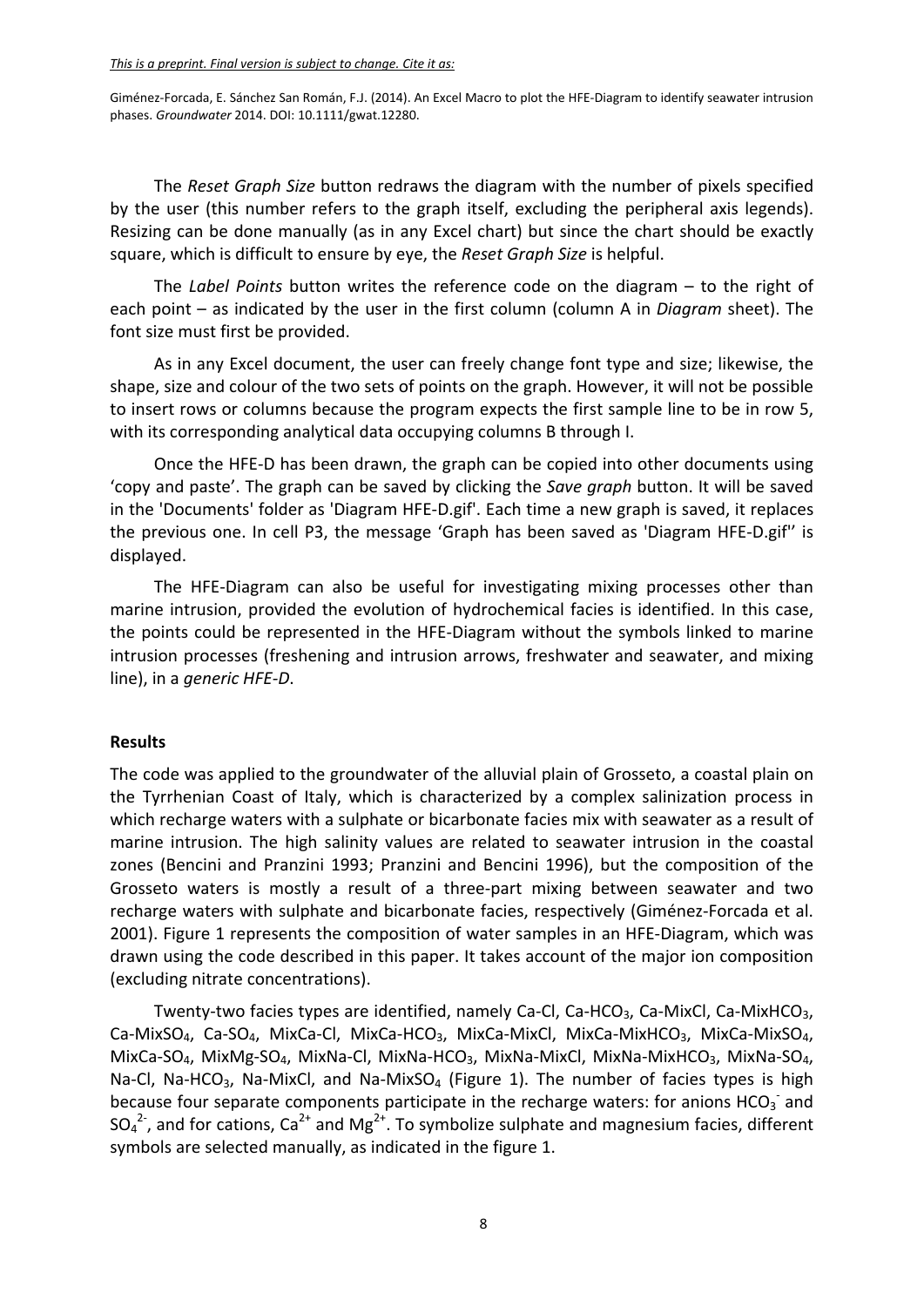From figure 1, it can be seen that the majority of samples belong to an intrusion phase, but there is also very clear evidence of freshening stages. For example, the Na-SO<sub>4</sub> facies represents the state of aquifer after washing by calcium sulphate recharge water once direct exchange reactions have taken place.

Thus, representation of the samples in the HFE‐Diagram corroborates the hypotheses about the salinization of this aquifer developed in previous studies, greatly simplifying hydrochemical analysis overall.

# **Conclusions**

The HFE-D macro code is a user-friendly application designed to represent a set of hydrochemical data in an HFE‐D plot, by calculating a new set of coordinates, (X,Y), which are based on the percentages of major cations and anions. Furthermore, the application calculates the relationship between each sample point and the theoretical line of mixing, and this relationship characterizes each dataset for any aquifer. This relationship is read in terms of the direction of cation exchange, direct (freshening) or reverse (intrusion).

The main feature of the HFE‐D macro code is the facility to plot hydrochemical data in this new diagram, using any version of Microsoft Excel. As a result, it offers the advantage of requiring no installation, but simply spreadsheet support. Moreover, the application provides additional information regarding the percentages of major ions, electrical charge imbalance, and assignment of hydrochemical facies.

When applied to the Grosseto coastal plain aquifer, the HFE‐D Excel Macro revealed itself as a useful tool for identifying the most important processes involved in the salinization of this coastal aquifer.

# **Software Availability**

The software is available free, either on request to the authors at javisan@usal.es or e.gimenez@igme.es, or by downloading the Excel Macro directly from http://hidrologia.usal.es/HFE‐D.htm or http://www.igme.es/HFE‐D/HFE‐D.htm.

### **Acknowledgements**

EGF would like to thank the Spanish Department of Education and Science for granting the post‐doctoral research scholarship in 1996 and 1997, and the Department of Earth Sciences of the University of Florence for its generous hospitality. In particular, our sincerest thanks go to A. Bencini and G. Pranzini.

The reviews and constructive comments provided by Dr. Jack Guswa and an anonymous reviewer helped to improve the quality of this manuscript; their help is gratefully acknowledged.